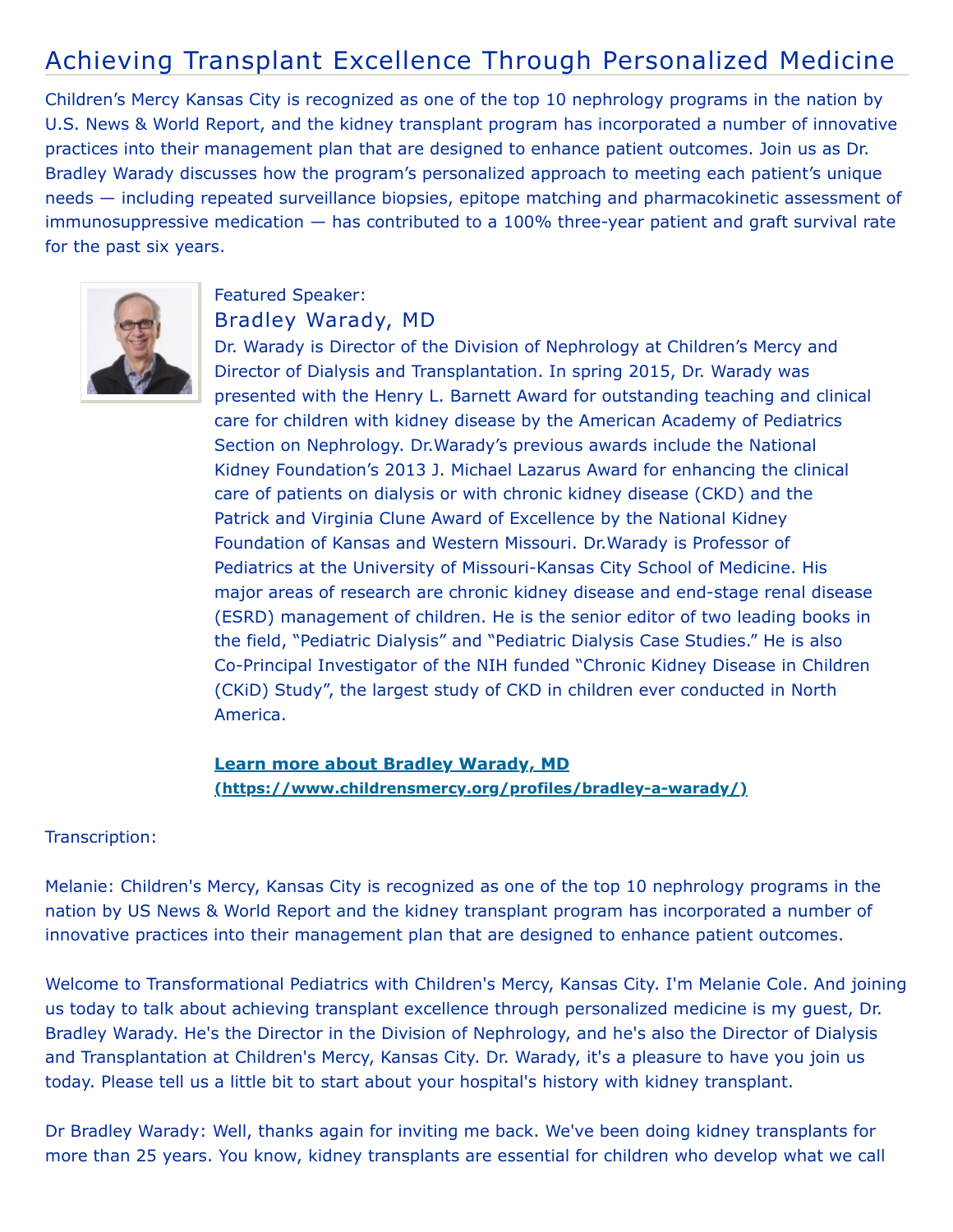end-stage kidney disease. While many of those children may initially receive dialysis to help support their overall wellbeing after their kidney fails, dialysis is always a bridge to transplant and what we hope in all cases is that children who developed kidney failure can in fact receive a kidney transplant.

Melanie: Well, Children's Mercy has achieved, sustained success in both graft and patient survival for pediatric kidney transplant. What is the secret to the program's success, Dr. Warady? Share it with other providers.

Dr Bradley Warady: Yes. I don't want it to be a secret. I want to share what we do. We have been exceptionally successful, thankfully. And in fact, one of the metrics that is followed nationally is the three-year graft survival rate, how long do a kidney transplant lasts, and we look at it, you know, what's happened after three years after the transplant. And at Children's Mercy, we've had 100% survival of those kidneys over the past six years. So we're doing something right.

And, when I look at what we're doing, I think there's a number of things that we do to really try to personalize the therapy to the kids. Number one, what we do is actually do what we call surveillance kidney biopsies. So that after a child receives a kidney transplant, we actually will biopsy their kidneys. Take a small piece of the tissue of the kidney at six months, at 12 months and at 24 months after the transplant so that, in addition to our regular assessment of their blood tests, we actually look at the kidney tissue itself to make sure it's healthy and that there is nothing there that would suggest the need for alteration of therapy for that individual patient. So surveillance biopsy is very important. We've done this for years and we recently published our experience with this in the Journal or Pediatric Nephrology.

The second thing that I think we do that is maybe beyond the standard of care is we individualize the approach to the medical therapy. There's a specific medication called mycophenolate mofetil and that's a very important medicine that helps prevent rejection. And we do what we call it a kinetic assessment. We sort of see how the body metabolizes that medication in that individual patient, and then we again provide the dose of medicine that specifically meets the needs of that patient.

So as opposed to all patients getting the same, for instance, weight-related dose of the medicine, we base it upon how that individual's body sort of, again, metabolizes that drug, what levels result from that, and then again modify the dose specific to the child. So we really have a personalized approach to medicine, which I think is the optimal approach for any child who has a kidney transplant.

Melanie: Well, it certainly is. And as you go on with this personalized approach and this personalized medicine to transplant, tell us about how important the multidisciplinary approach is for these patients and what type of providers are involved as it continues.

Dr Bradley Warady: Yeah, that's a great question. It's certainly exceedingly important that one has a team that addresses all the needs of that pediatric transplant recipient. So of course, they need to have a good transplant nephrologist, transplant kidney doctor, and an excellent transplant surgeon, which we have at Children's Mercy.

But it's so much more than that, because when we care for children with kidney transplants, we're caring for the entire child and not just the kidney. And so we have to have our transplant coordinators or our nurses, who do so much to continue the close follow-up of those patients. We have our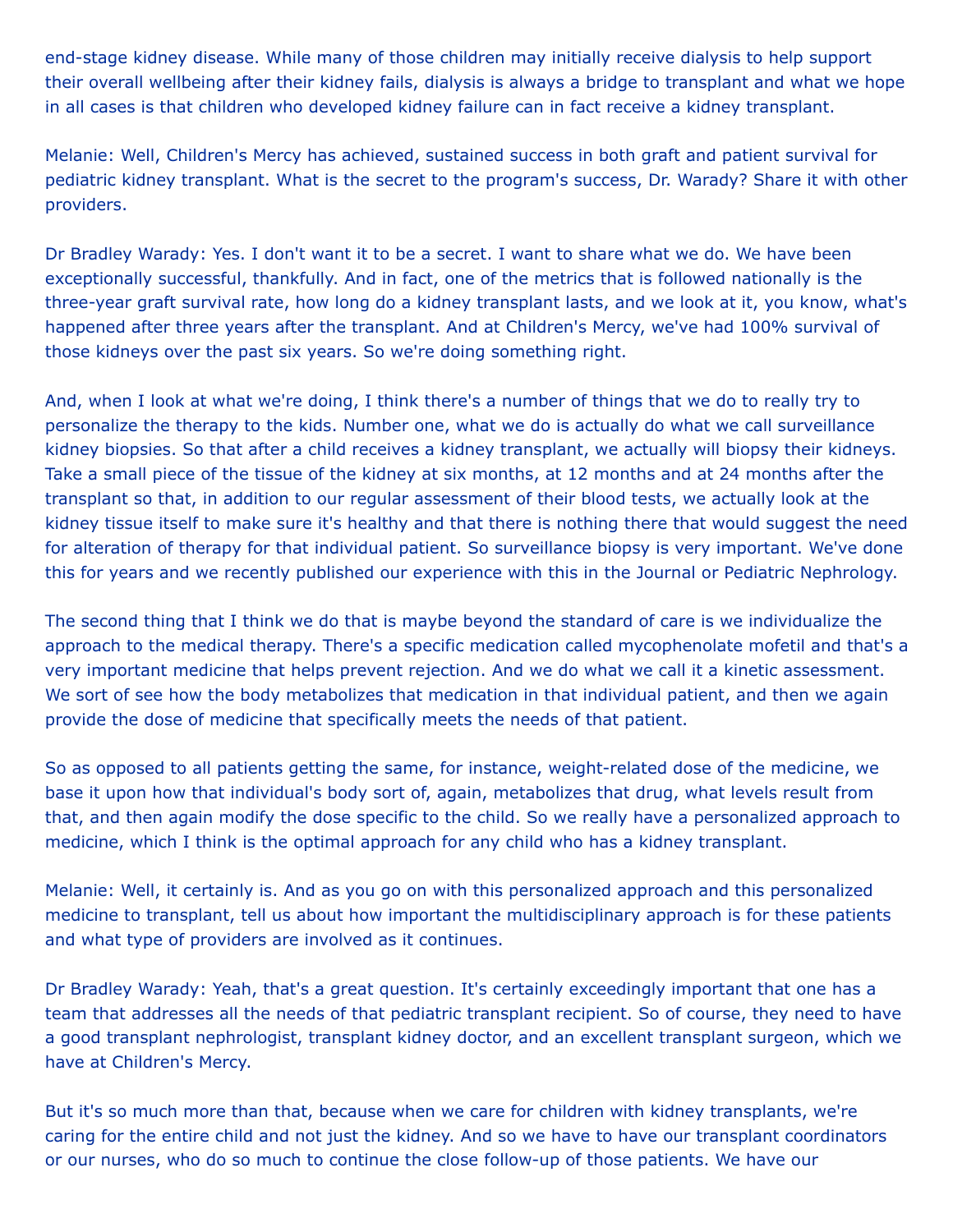pharmacologists, who help us again identify the optimal medication dosages for these children.

We have our psychologist. You know, children, who have kidney failure, many of them have issues that they need to deal with, because they're a little different, if you will, than their healthy peers. And so the psychologist is critically important, not only to help them through these challenges, but also to address the issue of adherence, making sure that the children get all the medicines that's prescribed to them. We have child life individuals that again are important for these kids to help them get through any kind of procedures that they must go through during the hospital course.

And then we have dieticians, you know, for children. Obviously, they're growing and developing and so they need to have optimal nutrition to again grow just like any other child. But sometimes that can be even more complicated in a child who's a transplant recipient. So it's all of those individuals, plus all the other specialists at Children's Mercy that provides, I think, the multidisciplinary care that is again, exceedingly important for these children if we hope that they have the best possible outcome.

Melanie: It certainly is, and thank you for that answer. Children's Mercy's a research leader when it comes to pediatric kidney disease. What have you learned, Dr. Warady? And while you're telling us what you've learned when it comes to kidney transplant, tell us what's on the horizon and some of the latest exciting research in kidney disease and transplantation

Dr Bradley Warady: Well, I think we're always learning more. You know, I think that we're always trying to enhance and optimize the medical therapy that we're giving to children and adults who have kidney transplants. And we continue to sort of fine tune the therapies so that we're giving kids the most efficacious therapy with the least amount of side effects associated with the medications that we provide.

I think another important area of research that we're actively involved with is recognizing the issues that helps us optimize the transfer from pediatric to adult care. You know, that's a very highly anxietyprovoking move when you take a child who's grown up for instance at Children's Mercy Hospital over 21 years, and then you tell them now it's time to move to adult care and receive your care from the adult transplant team, and in Kansas City, that may be St. Luke's hospital or KU Med Center.

And so we have to make sure that we are educating our children and their families about their disease, about how they care for the disease, about other issues, such as their nutritional issues about insurance issues and a whole host of things, so that they are prepared and confident when they move from pediatric to adult care.

Historically, that didn't happen. And a lot of times, the care, if you will, fell off when they moved to adult care in some situations, because the kids never went to see their adult provider, because that individual was foreign to them. We recognize that that was not an optimal situation. And so now we begin the whole education of transition and transfer when they're 12 years of age. And we continue to provide more and more education over the course of those subsequent eight or nine years, so that everybody feels educated well-prepared and confident when they move from pediatric to adult care.

Melanie: Dr. Warady, as we wrap up, what would you like to tell other providers about the importance of early referral to the specialists at Children's Mercy, Kansas City?